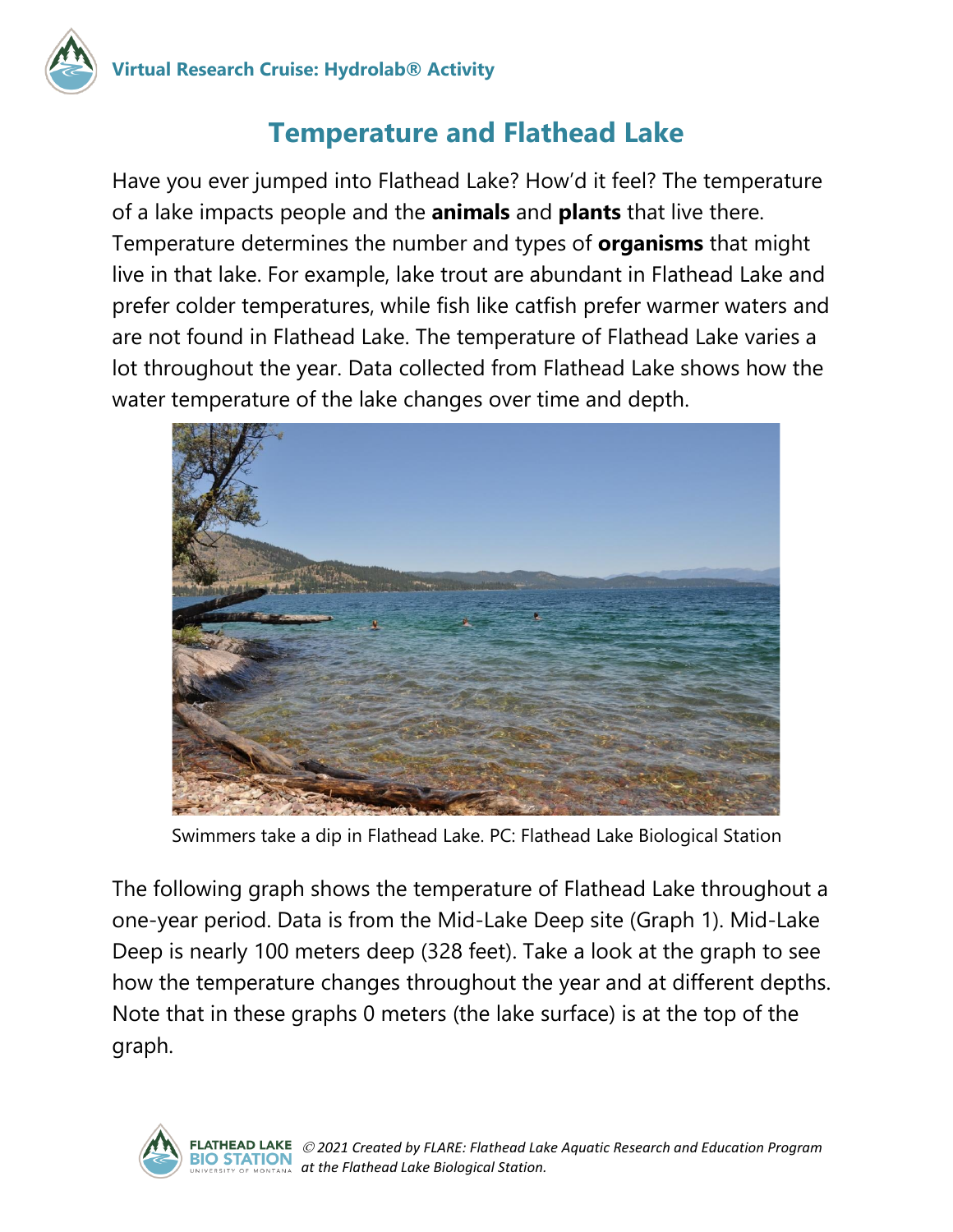

### **Graph 1**





*2021 Created by FLARE: Flathead Lake Aquatic Research and Education Program at the Flathead Lake Biological Station.*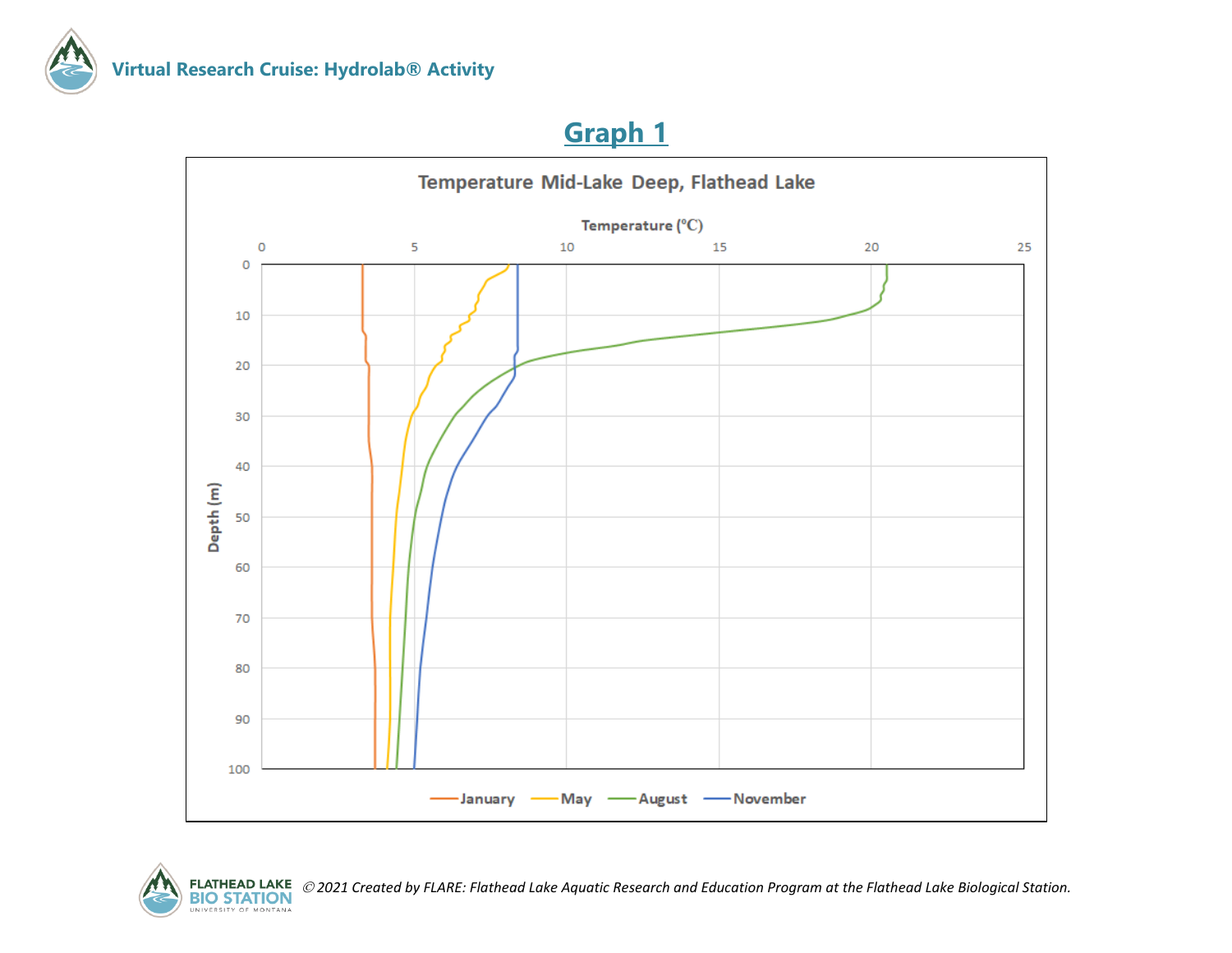## **Questions:**

Using Graph 1, answer the following questions:

- 1.) How does the temperature of Flathead Lake change with depth?
- 2.) What happens to the temperature of the lake in the deepest 10 meters (90 to 100 meters)?
- 3.) What causes the temperatures to change over the seasons?

Most **organisms** in Flathead Lake, like mayflies, are exothermic and gain heat from their environment. Mayflies are an aquatic insect that spends their larval life in freshwater. They are an important food source for fish, frogs, birds, and other insects. When hatching into adults, mayflies emerge from the top layers of the water. Mayfly larvae need temperatures between 7.8ºC to 13.3ºC to hatch.

- 4.) During what months could mayfly larvae hatch?
- 5.) **Extra Credit**: What temperatures in ° Fahrenheit would mayfly larvae be able to hatch at? The conversion from  $\degree$ C to  $\degree$ F is:  $\degree$ F = ( $\degree$ C  $\degree$ 1.8) + 32. Round your answers to the nearest whole number.

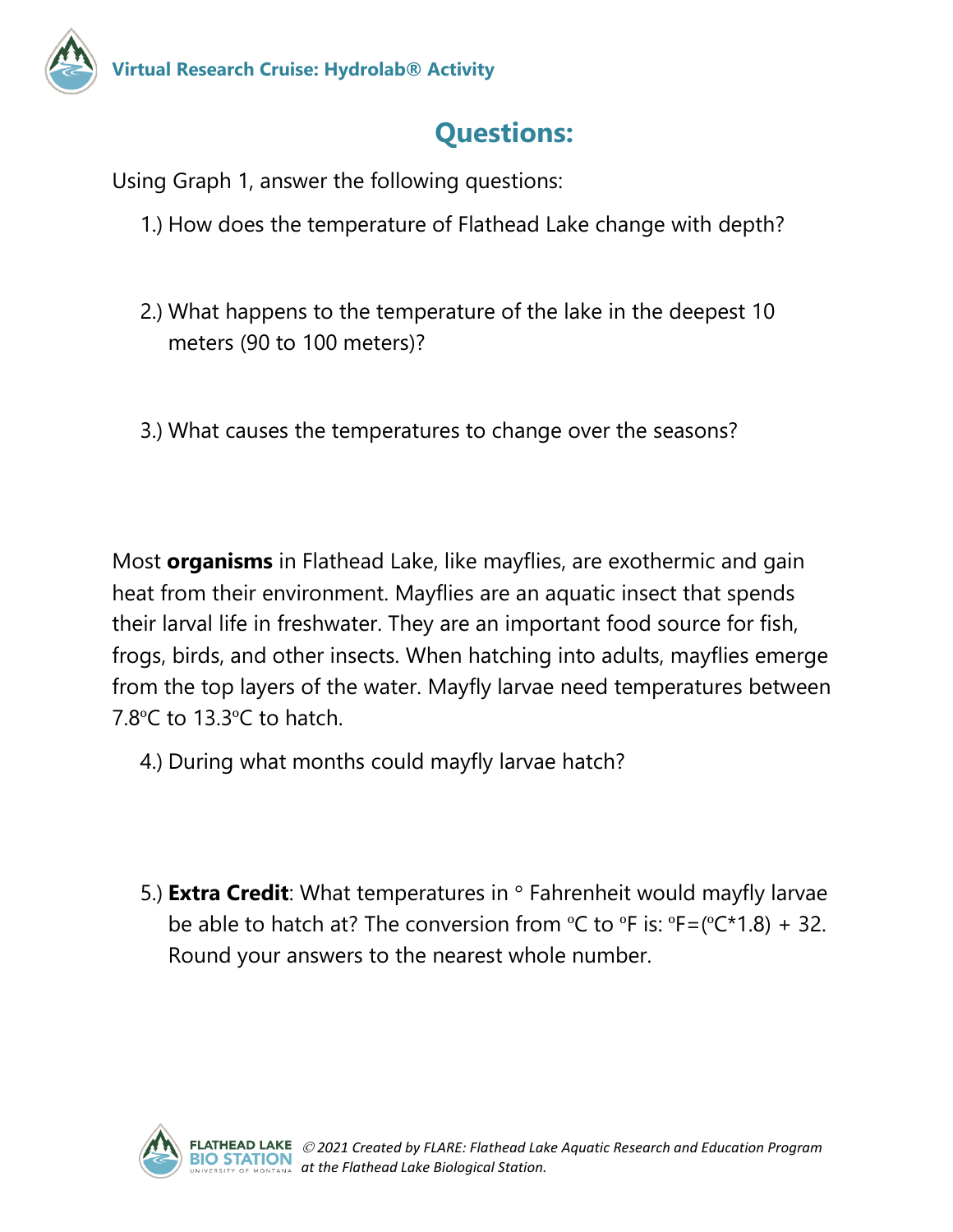

### **Divided Waters**

As summer begins in Montana, the waters of Flathead Lake become stratified. This means that water temperature changes across depth. This **thermal stratification** happens as the surface layers of the lake warm. Since warmer water is less dense than cold water it stays on top. This creates a barrier between cold, dense water and lighter, warmer water called a **thermocline**. But when lakes become stratified, it's not just temperature that's affected. The thermocline



Lake stratification. PC: Wikimedia Commons (CC BY-SA 4.0)

creates a divide between oxygen-rich water and oxygen-limited water. Most oxygen in a lake is produced by **phytoplankton** and remains in the top, warmer layers due to the lack of sunlight deeper in the lake. This results in limited oxygen in the deeper regions of the lake. As the year moves on and surface water temperatures start to decrease, the lake will lose its thermal stratification and the thermocline will disappear. Water, oxygen, and **nutrients** can now move throughout the entire lake.

The next series of graphs show the water temperature, **chlorophyll a** concentration, and dissolved oxygen content of the water at Mid-Lake Deep in Flathead Lake. Take a look to see how these three parameters relate.

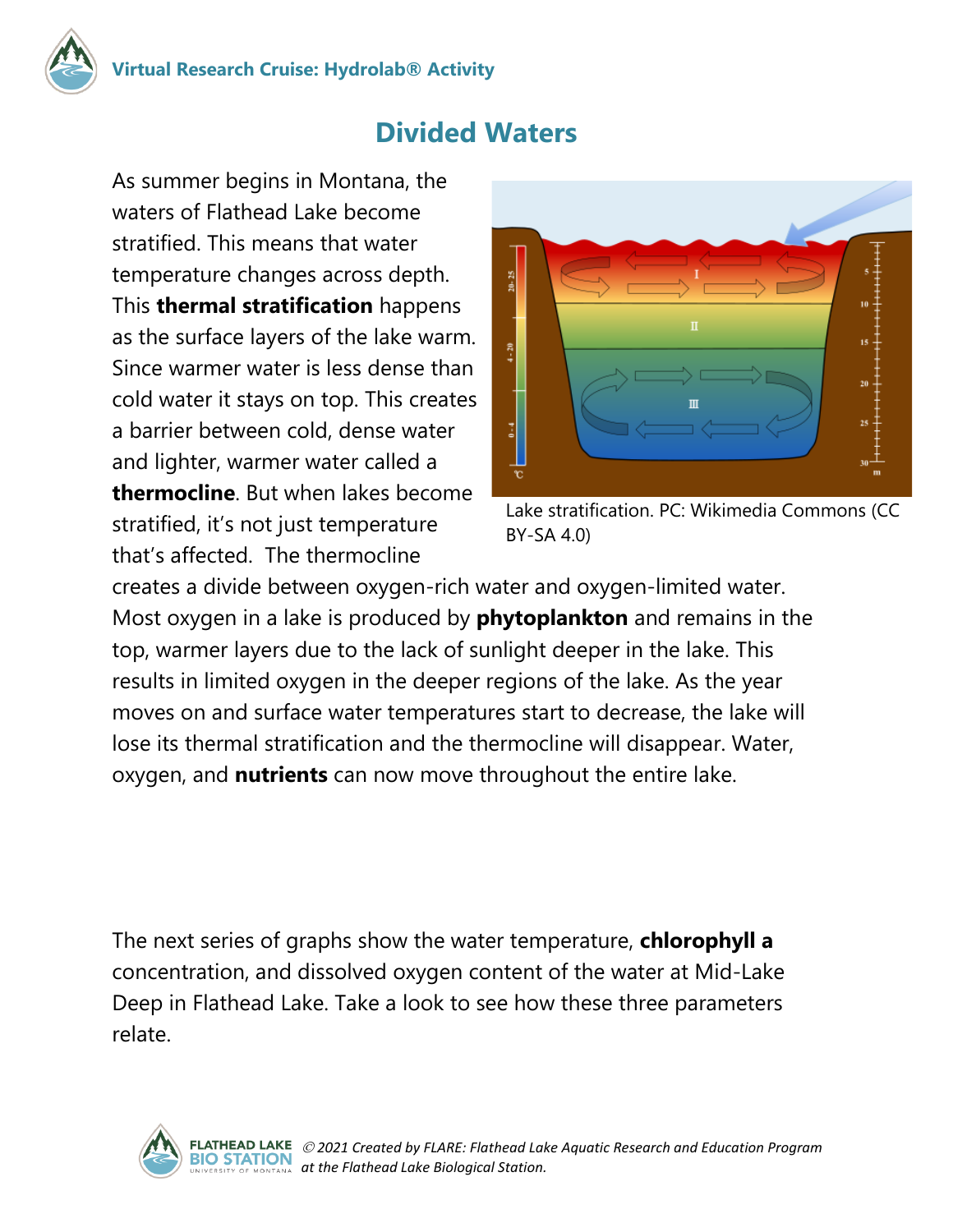



#### **Graph 2**



*2021 Created by FLARE: Flathead Lake Aquatic Research and Education Program at the Flathead Lake Biological Station.*